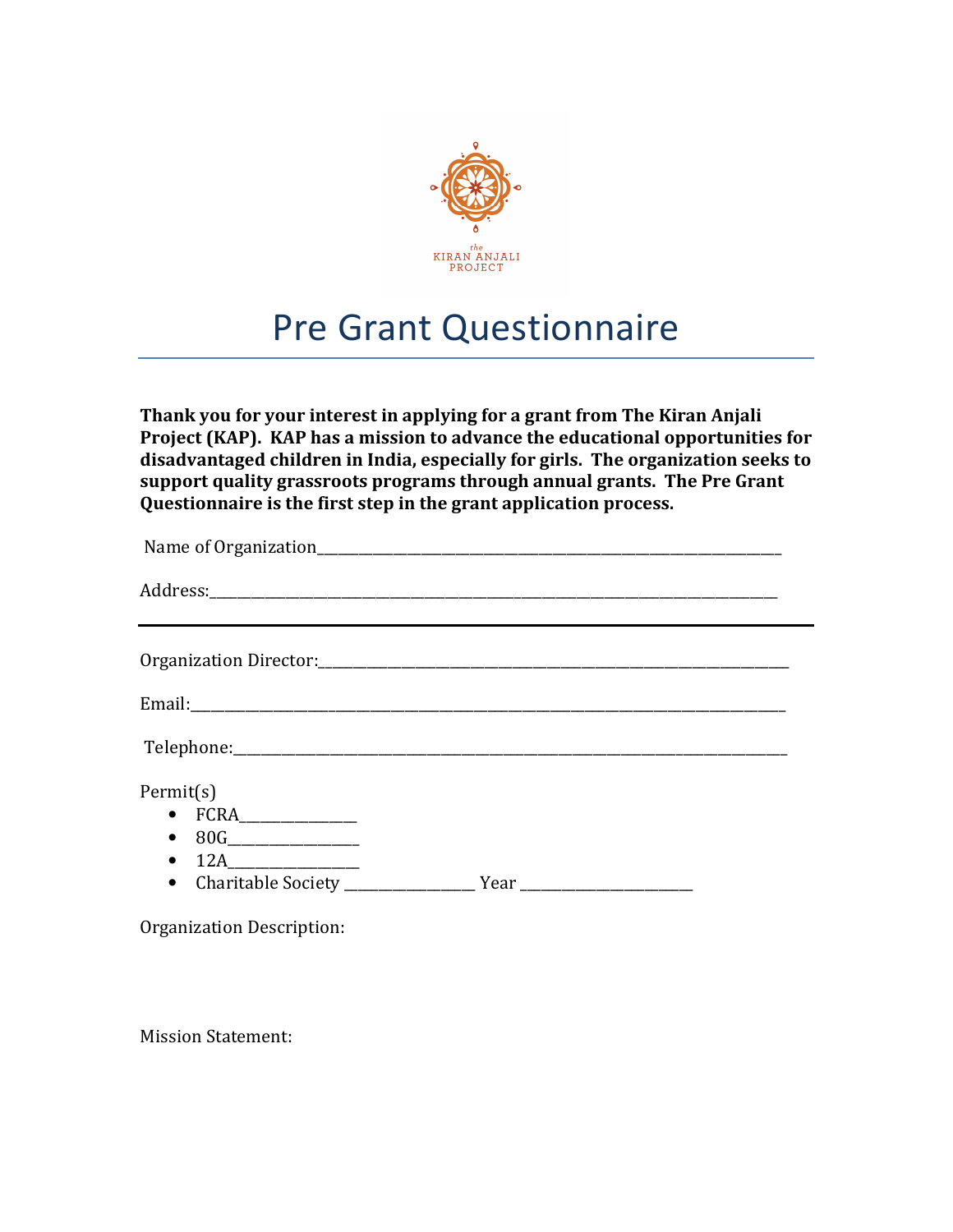## Governance:

Management Team. Please provide names and titles.

| Name | Title | Years in the Position |
|------|-------|-----------------------|
|      |       |                       |
|      |       |                       |
|      |       |                       |
|      |       |                       |
|      |       |                       |

Board of Directors. Please provide names.

| Name | <b>Board Office or Position</b> |  |
|------|---------------------------------|--|
|      |                                 |  |
|      |                                 |  |
|      |                                 |  |
|      |                                 |  |
|      |                                 |  |
|      |                                 |  |

How many board of director meetings are there per year?\_\_\_\_\_\_\_\_\_\_\_\_\_\_\_\_\_\_\_\_\_\_\_\_\_\_\_\_

## Student Population

- Number of Students:
- Teacher to Student Ratio:
- How are students selected?
- Curriculum ie. CBSE , State, :
- How many grades or classes?

#### Financials

Gross Annual Budget for the current year.\_\_\_\_\_\_\_\_\_\_\_\_\_\_\_\_\_\_\_\_\_\_\_\_\_\_\_\_\_\_\_\_\_\_\_\_\_\_\_\_\_\_.

Approximate KAP Grant Request? First year grants are usually US\$1000-7000.

\_\_\_\_\_\_\_\_\_\_\_\_\_\_\_\_\_\_\_\_\_\_\_\_\_\_\_\_\_\_\_\_\_\_\_\_\_\_\_\_\_\_\_\_\_\_\_\_\_\_\_\_\_\_\_\_\_\_\_\_\_\_\_\_\_\_\_\_\_\_\_\_\_\_\_\_\_\_\_\_\_\_\_\_\_\_\_\_\_\_\_\_\_\_\_\_\_